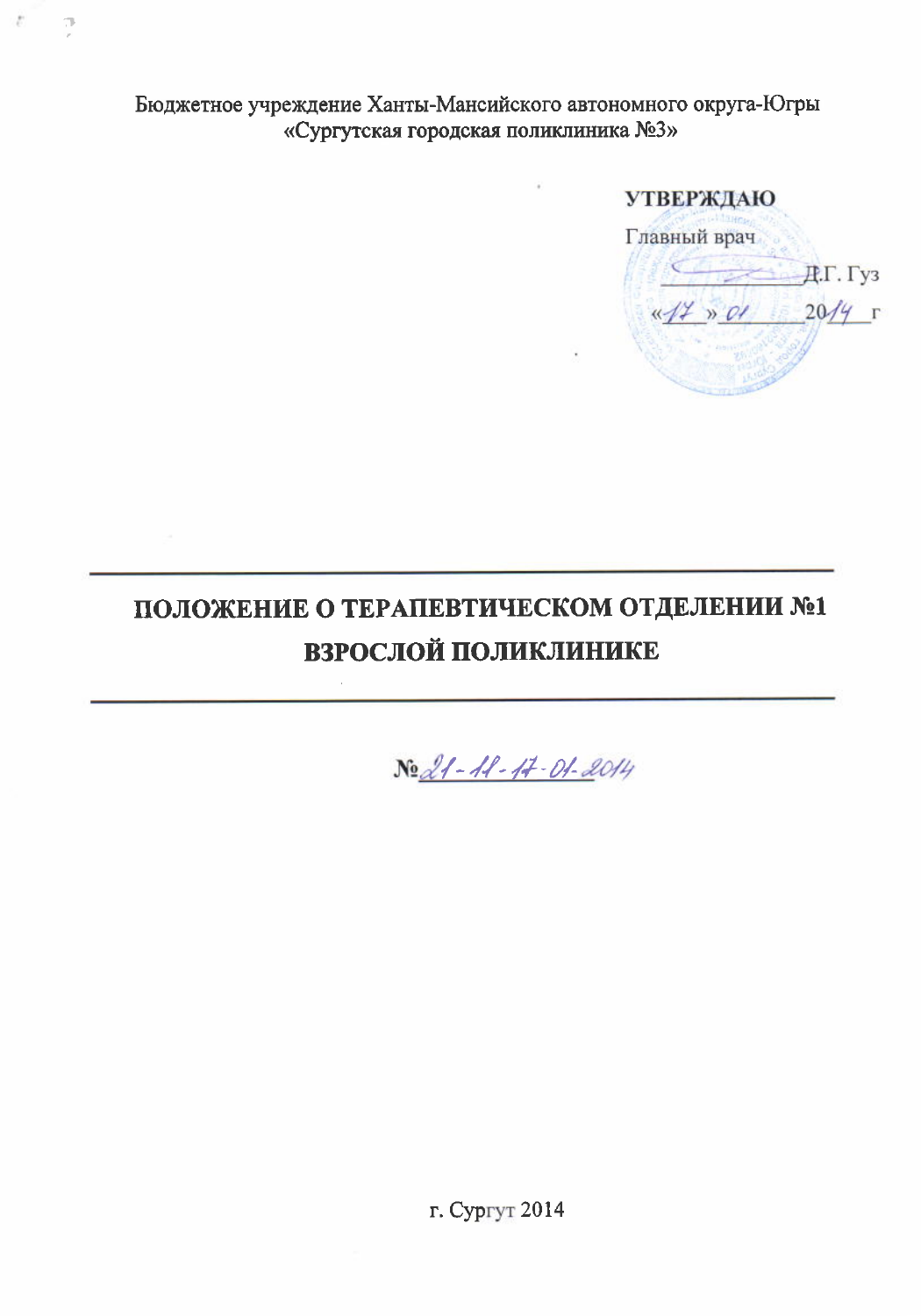1.1 Настоящее положение определяет назначение, цели, задачи, функции, основы деятельности терапевтического отделения права, ответственность  $\overline{M}$ взрослой поликлиники.

1.2. Терапевтическое отделение взрослой поликлиники обеспечивает лечебнопрофилактическую помощь взрослому населению  $\overline{O}T$ старше, 18 лет  $\overline{M}$ проживающему в районе ее деятельности, по участковому принципу.

1.3. Обеспечивает динамическое медицинское наблюдение за прикреплённым населением.

1.4. Обеспечивает диспансерное наблюдение прикреплённого населения.

профилактических проведение прививок взрослому 1.5. Обеспечивает населению на территории обслуживания.

1.6. В своей деятельности терапевтическое отделение взрослой поликлиники руководствуется действующим законодательством, нормативно- правовыми актами, организационно - распорядительными учреждения документами самого  $\overline{\mathbf{M}}$ настоящим положением.

терапевтического отделения взрослой поликлиники  $1.7.$ **Леятельность** осуществляется на основе текущего и перспективного планирования, сочетания единоначалия в решении вопросов служебной деятельности и коллегиальности при обсуждении, персональной ответственности работников  $3a$ наллежашее их исполнение возложенных на них должностных обязанностей.

1.8. Заведующий терапевтическим отделением взрослой поликлиникой и медицинский персонал назначаются на должности и освобождаются от занимаемых должностей приказом главного врача учреждения в соответствии с действующим законодательством Российской Федерации.

1.9. Квалификационные требования, функциональные обязанности, права, ответственность заведующего терапевтическим отделением взрослой поликлиники и сотрудников регламентируются должностными инструкциями, утверждаемыми руководителем учреждения.

взрослой отделение поликлиники возглавляет  $1.10.$ Терапевтическое заведующий терапевтическим отделением взрослой поликлиникой, на должность которого назначается лицо, имеющее высшее профессиональное образование, опыт лечебной и организационной работы.

1.11. Заведующий терапевтическим отделением взрослой поликлиники:

-осуществляет руководство деятельностью всего персонала отделения с целью надлежащей организации лечебно-профилактической работы и диагностического процесса в отделении.

-подчиняется непосредственно заведующему взрослой поликлиникой, при его отсутствии - заместителю главного врача учреждения по медицинской части и главному врачу учреждения.

- работает в соответствии с графиком работы.

- осуществляет руководство деятельностью терапевтического отделения в соответствии с положением об отделении, его функциями и задачами.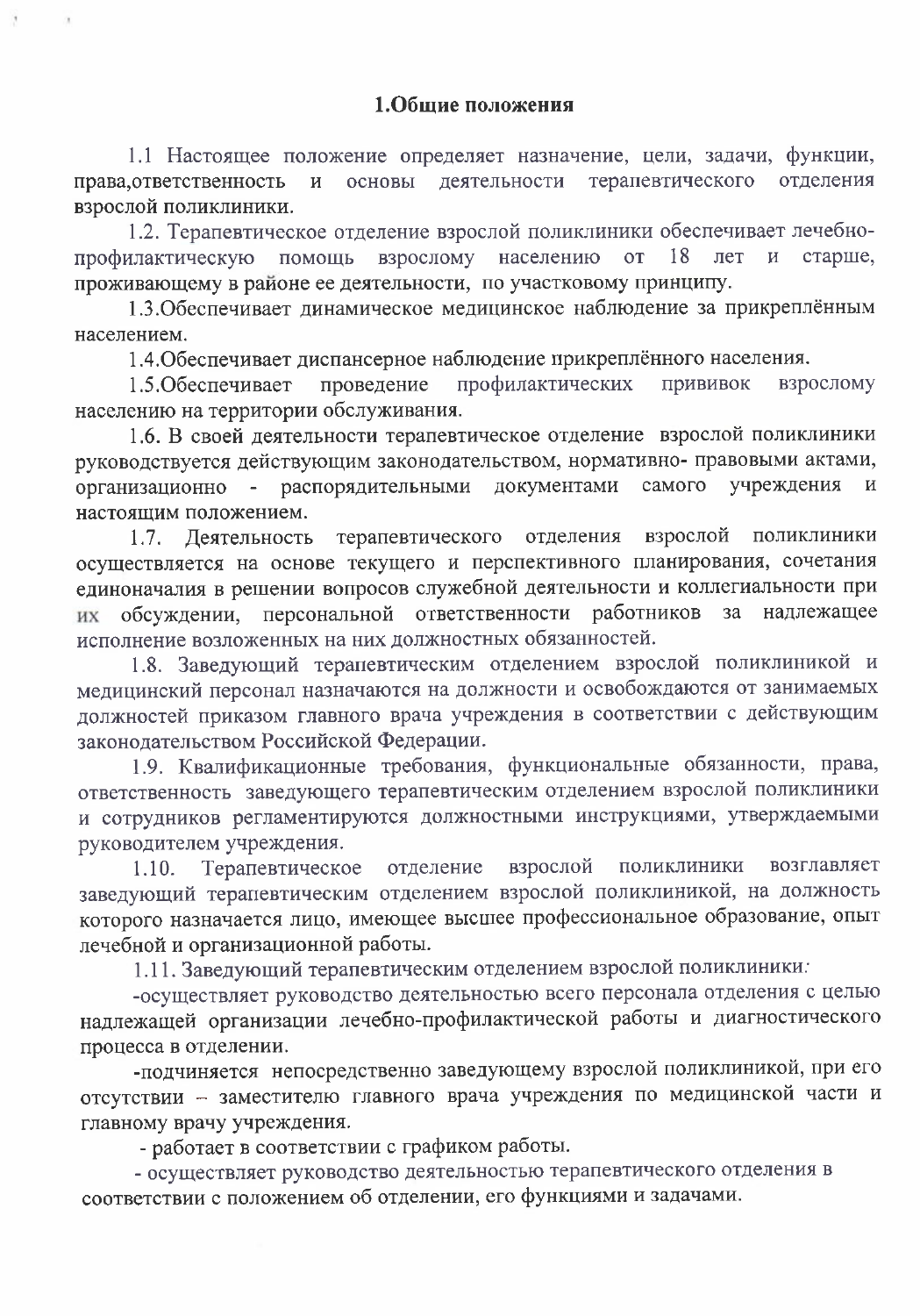- совершенствует формы и методы работы, планирование деятельности терапевтического отделения, расстановку кадров на рабочих местах и их использование в соответствии с квалификацией.

- координирует деятельность терапевтического отделения с другими структурными подразделениями медицинской организации, обеспечивает их взаимосвязь в работе.

- осуществляет регулярный контроль за работой врачей, среднего и младшего медицинского персонала терапевтического отделения.

- решение вопросов целесообразности направления на медико-социальную экспертную комиссию больных с инвалидизирующим течением заболевания;

- контролирует качество экспертизы временной нетрудоспособности.

-обеспечивает и контролирует своевременность и качество оказания лечебнопрофилактической помощи обслуживаемому населению в поликлинике и на дому.

консультирует пациентов, предоставляемых врачами систематически  $\frac{1}{2}$ отделения, как в учреждении, так и с выходом на дом к пациенту, ведя учет этих консультаций, в случае необходимости привлекает для консультации врачей других специальностей, работающих в данном учреждении.

контролирует проведение диспансерных осмотров, своевременность, эффективность и качество проведения диспансерного наблюдения состоящих на «Д» учете пациентов.

профилактических контролирует выполнение плана - систематически прививок.

- контролирует правильность отбора больных на санаторно - курортное лечение.

- изучает, внедряет передовые формы организации лечебно-диагностической и профилактической помощи прикреплённому населению.

- осуществляет руководство и контролирует проведение санитарнопросветительной работы среди населения города и медицинских работников.

- вносит руководству учреждения предложения по оснащению поликлиники современным медицинским оборудованием, средствами оргтехники и предметами, облегчающими труд медицинского персонала.

эксплуатирует помещения поликлиники, надлежаще содержит  $\mathbf H$ оборудования и приборов, их своевременный профилактический, текущий и капитальный ремонт.

- ведёт личный прием сотрудников и населения в установленные дни и часы, своевременно рассматривает предложения, заявления и жалобы трудящихся, принимает по каждому из них конкретные меры.

- повышает свою квалификацию, как в области клинических дисциплин, так и по организации здравоохранения.

осуществляет руководство и контролирует надлежащее исполнение должностных обязанностей подчиненных лиц.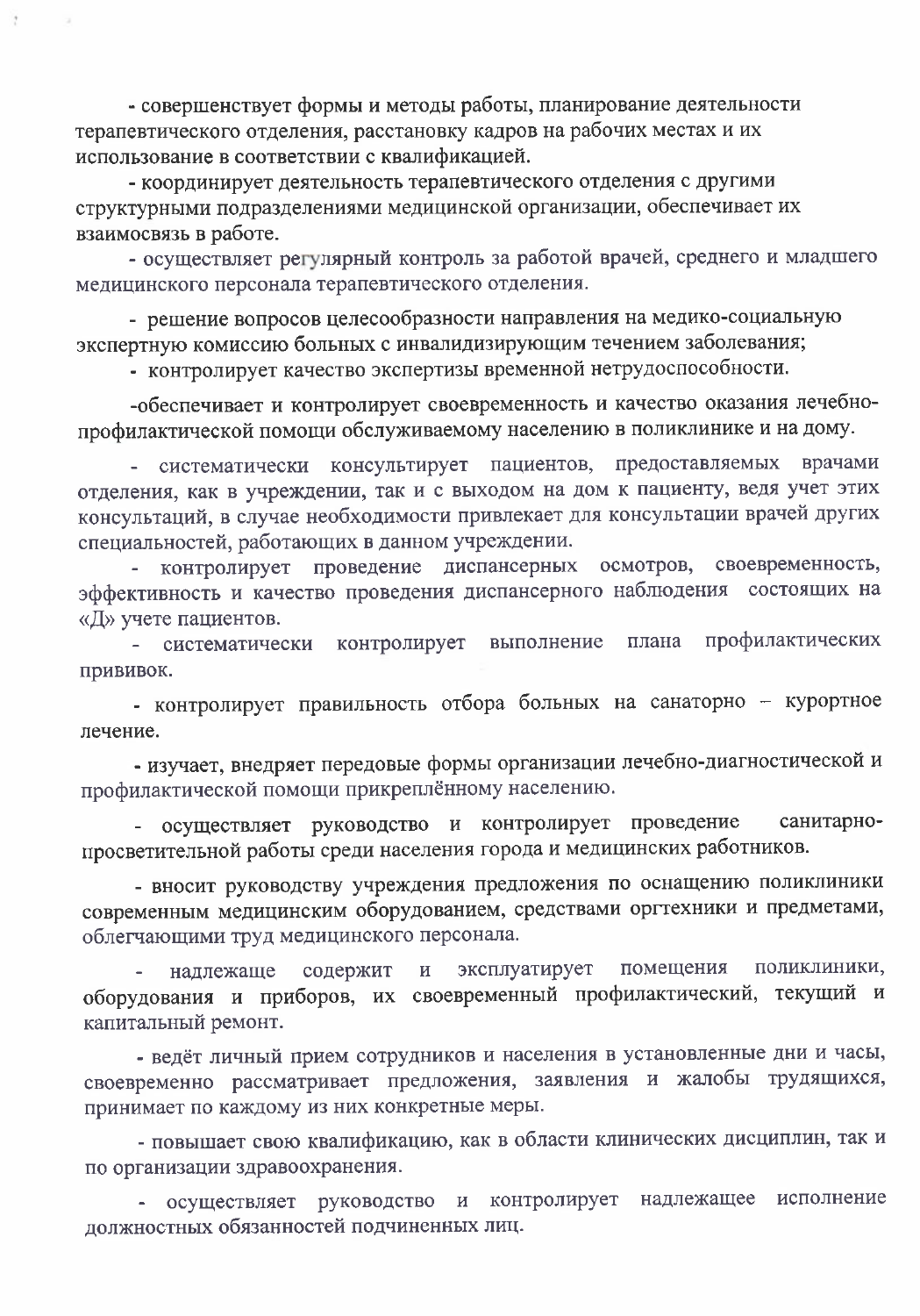программно-целевых показателей по работе - контролирует выполнение терапевтического отделения взрослой поликлиники.

- ежегодно составляет годовой план работы отделения и предоставляет его на утверждение заместителю главного врача по медицинской части.

-ежегодно составляет и предоставляет на утверждение заместителю главного квалификации повышения врачей части план врача  $\overline{10}$ медицинской терапевтического отделения взрослой поликлиники, путем направления их на курсы и циклы усовершенствования.

- организовывает в отделении работу по повышению квалификации врачей, средних медицинских работников, по их подготовке к аттестации.

- ежемесячно составляет и предоставляет на утверждение администрации графики работы и отпусков персонала отделения с учетом равномерного населения медицинской помощью в отдельные ДНИ недели. обеспечения праздничные дни, в вечерние и утренние часы.

- обеспечивает участие всех врачей отделения в обще поликлинических общеполиклинических медицинских сестер конференциях,  $\overline{\phantom{0}}$  $\overline{B}$ врачебных конференциях медсестер.

- доводит до сведения сотрудников отделения соответствующие приказы и распоряжения администрации, инструктивно - методические и другие директивные документы.

- контролирует соблюдение сотрудниками отделения трудовой дисциплины и правил внутреннего распорядка.

- ежегодно предоставляет заместителю главного врача по медицинской части отчет о проделанной работе отделения за год, с детальным анализом показателей лечебно - профилактической работы отделения.

- Способствует повышению трудовой мотивации и профессиональной квалификации работников терапевтического отделения.

1.12. В период отсутствия заведующего терапевтическим отделением приказом исполняет назначенный обязанности взрослой поликлиники  $ero$ руководителя организации другой работник.

1.13. Заведующий терапевтическим отделением взрослой поликлиникой или лицо, исполняющее его обязанности, имеют право подписи документов, направляемых от имени поликлиники по вопросам, входящим в его компетенцию.

1.14. Оценка работы заведующего терапевтическим отделением взрослой поликлиники проводится заведующим взрослой поликлиники, заместителем главного врача поликлиники по медицинской части, по итогам работы за квартал (год) на основании учета качественных и количественных показателей работы отделения.

Заведующий терапевтическим отделением несет ответственность как за некачественную работу и ошибочные действия, так и за бездействие и непринятые решения, которые входят в сферу его обязанностей и компетенции, в соответствии с действующим законодательствм.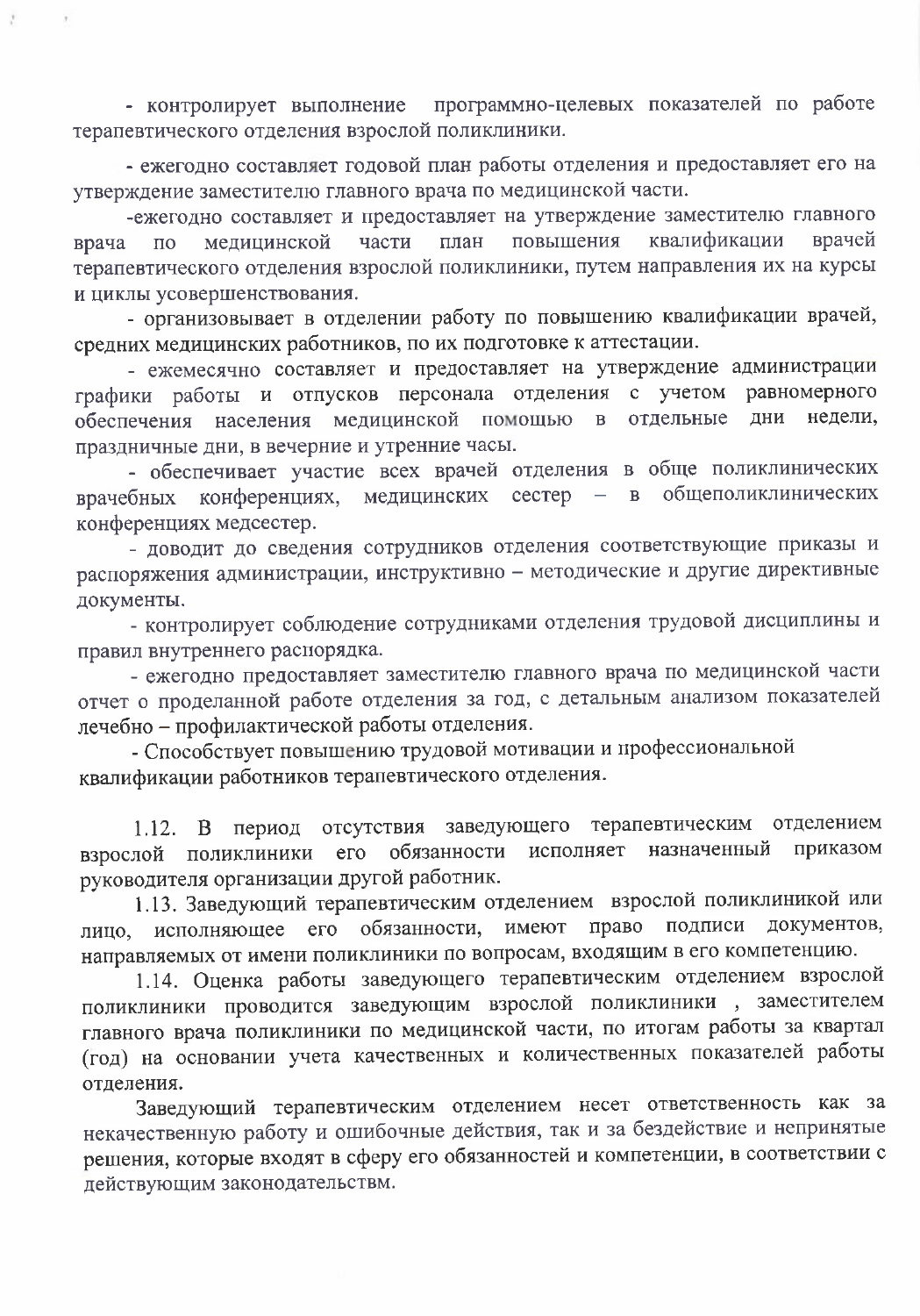1.15. За ненадлежащее исполнение должностных обязаностей и нарушение трудовой дисциплины работники взрослой поликлиники несут ответственность в порядке, предусмотренном действующим законодательством.

1.16. Настоящее положение, структура и штатное расписание взрослой поликлиники утверждаются руководителем организации.

#### 2. Организационная структура

2.1. Терапевтическое отделение взрослая поликлиника является структурным подразделением БУ ХМАО - Югры «Сургутская городская поликлиника №3».

2.2. Структуру и штатную численность взрослой поликлиники утверждает главный врач учреждения, исходя из условий и особенностей деятельности учреждения.



# 3. Основные задачи терапевтического отделения взрослой поликлиники.

3.1. Сохранение и укрепление здоровья взрослого населения на территории обслуживания БУ ХМАО - Югры «Сургутская городская поликлиника №3»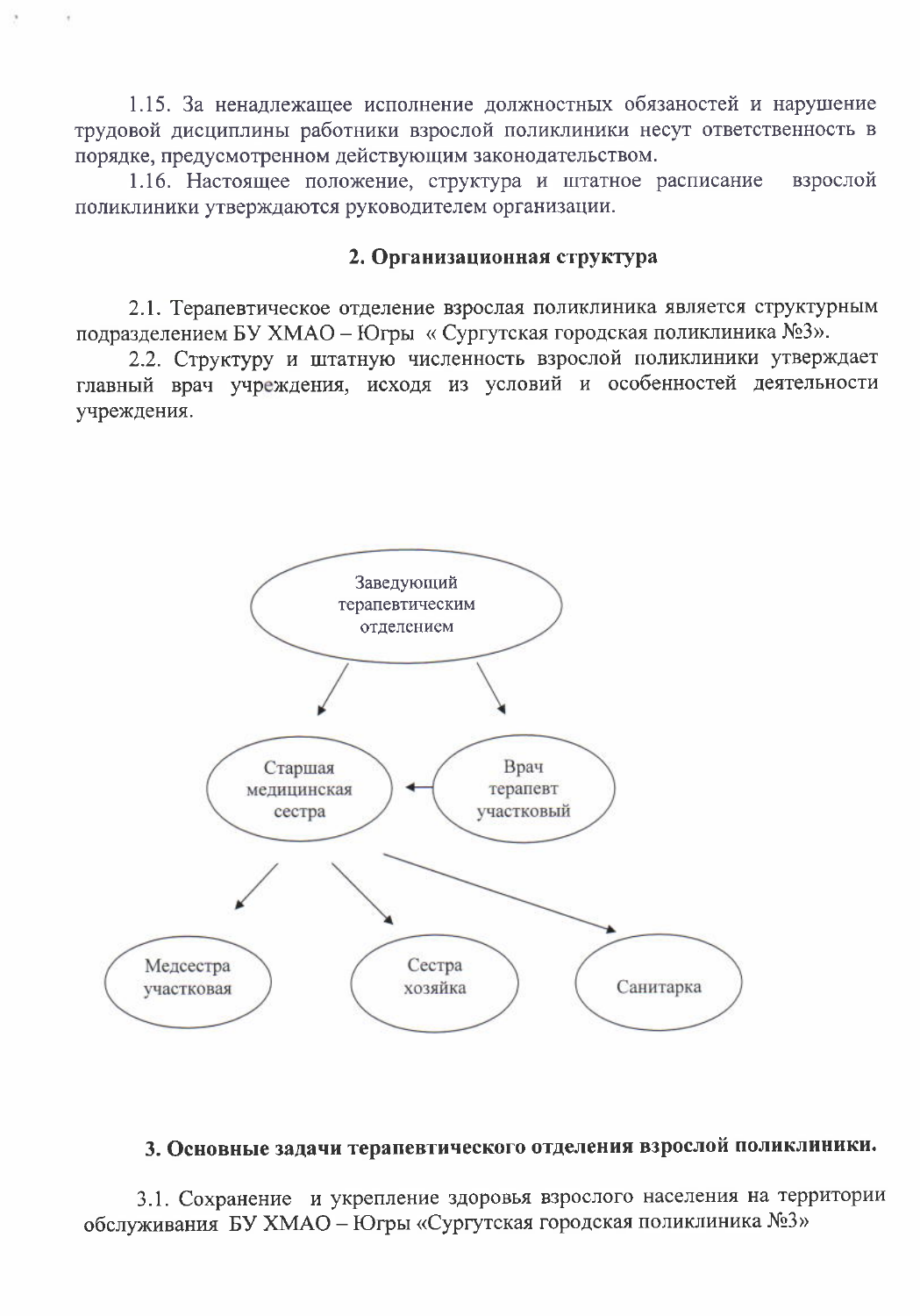3.2. Оказание первичной медико-санитарной помощи взрослому населению в поликлинике и на дому согласно стандартам.

3.3. Организация и проведение комплекса профилактических мероприятий снижение заболеваемости. взрослого населения направленных на среди инвалидности, смертности.

3.4. Организация и осуществление диспансеризации взрослого населения (здоровых и больных).

3.5. Совершенствование оказания медицинской помощи прикреплённому населению согласно стандартам оказания медицинской помощи.

3.6. Совершенствование работы по взаимодействию с женской консультацией по работе АТП - комплекса.

3.7. Организация и проведение мероприятий по санитарно-гигиеническому воспитанию населения, пропаганде здорового образа жизни.

# 4. Основные функции терапевтического отделени взрослой поликлиники

4.1. Ведение амбулаторного приема и оказание помощи на дому взрослому населению по поводу острых и обострения хронических заболеваний

4.2. Проведение профилактических осмотров в соответствии с установленным порядком.

4.3. Проведение профилактических прививок согласно национальному календарю.

4.4. Оказание неотложной помощи взрослому населению.

4.5. Проведение экспертизы временной нетрудоспособности в соответствии с действующим положением.

4.6. Осуществление комплексных мероприятий по диспансеризации взрослого населения.

4.7. Осуществление и проведение дополнительной диспансеризации взрослого работающего населения.

4.8. Осуществление лечебно-профилактической работы в системе ОМС и ДМС согласно стандартов оказания медицинской помощи.

распространению мероприятий  $\Pi 0$ профилактике  $\mathbf{M}$ Проведение 4.9. инфекционных заболеваний.

4.10. Систематическое повышение квалификации и уровня медицинских знаний медицинских работников.

4.11. Внедрение в работу поликлиники новых форм и методов работы.

4.12. Соблюдение принципов этики и деонтологии в работе поликлиники.

4.13. Проводение активной и систематической санитарно-просветительской работы среди населения.

# 5. Права

5.1. терапевтическое отделение взрослой поликлиники имеет право: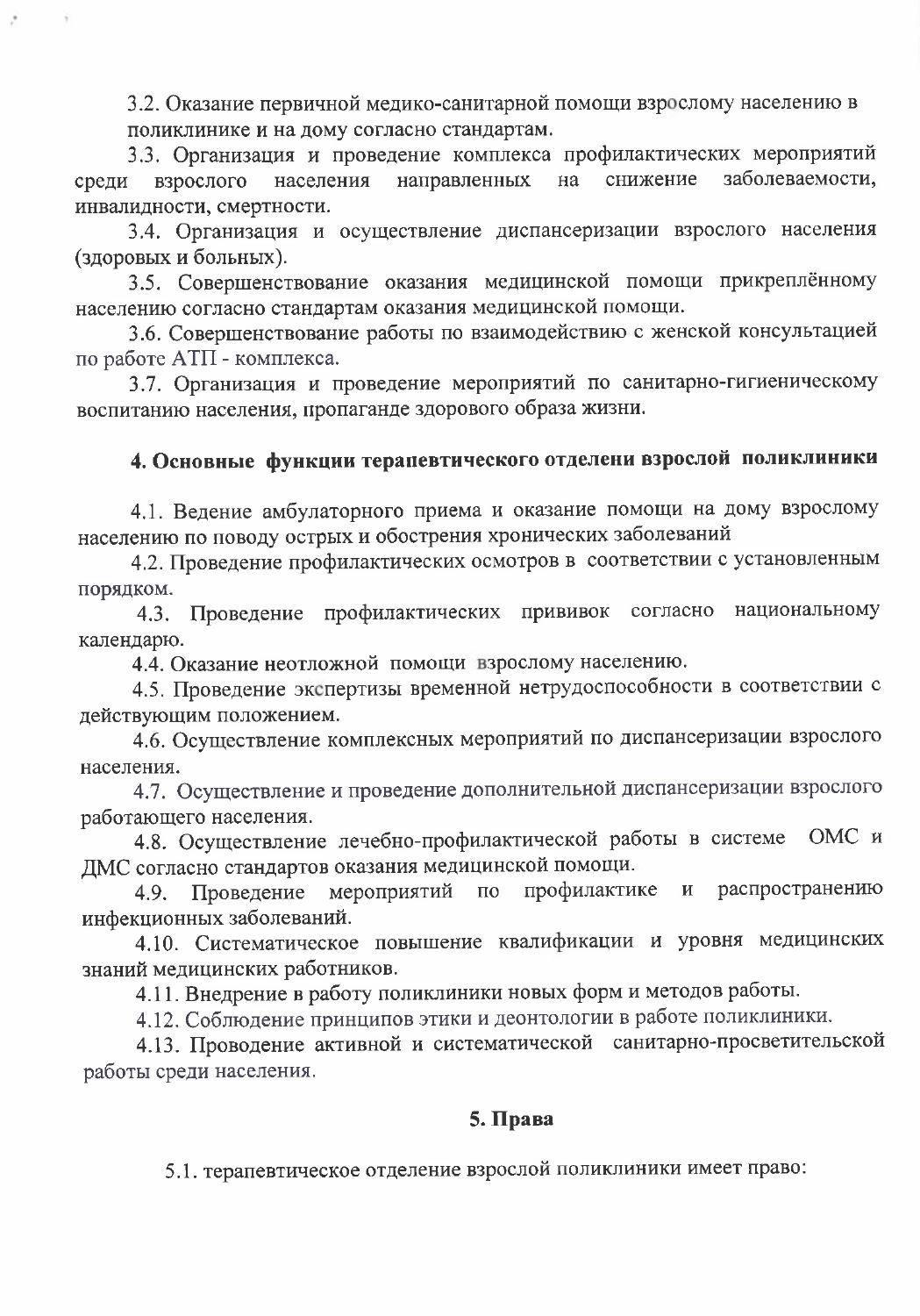- получать поступающие в учреждение документы и иные информационные профилю деятельности материалы  $\Pi{\rm O}$ своему ДЛЯ ознакомления, систематизированного учета и использования в работе;

- запрашивать и получать от руководителей структурных подразделений информацию, необходимую для выполнения возложенных на него задач и функций;

- вносить предложения по совершенствованию форм и методов работы отделения и учреждения в целом;

- давать разъяснения, рекомендации и указания по вопросам, входящим в компетенцию отделения;

- участвовать в подборе и расстановке кадров по своему профилю деятельности;

вносить предложения руководству учреждения по повышению квалификации, поощрению и наложению взысканий на работников отделения;

- участвовать в совещаниях при рассмотрении вопросов, касающихся деятельности отделения.

#### 6. Ответственность

6.1. Заведующий терапевтическим отделением взрослой поликлиники несёт персональную ответственность за:

- выполнение возложенных на взрослую поликлинику функций и задач;

поликлиники, своевременное организацию работы взрослой И квалифицированное выполнение приказов, распоряжений, поручений вышестоящего руководства, действующих нормативно- правовых актов по своему профилю деятельности;

- рациональное и эффективное использование материальных и кадровых ресурсов;

- состояние трудовой и исполнительской дисциплины в терапевтическом работниками выполнение eë своих взрослой поликлинике, отделении функциональных обязанностей;

взрослой соблюдение работниками терапевтического отделения поликлиники правил внутреннего распорядка, санитарно-противоэпидемического режима, противопожарной безопасности и техники безопасности;

- ведение документации, предусмотренной действующими нормативноправовыми документами;

- предоставление в установленном порядке достоверной статистической и терапевтического отделения взрослой деятельности иной информации  $\overline{O}$ поликлиники;

- готовность терапевтического отделения взрослой поликлиники к работе в условиях чрезвычайных ситуаций.

6.2. Работники поликлиники несут ответственность в порядке и объеме, установленными соответствующими должностными инструкциями.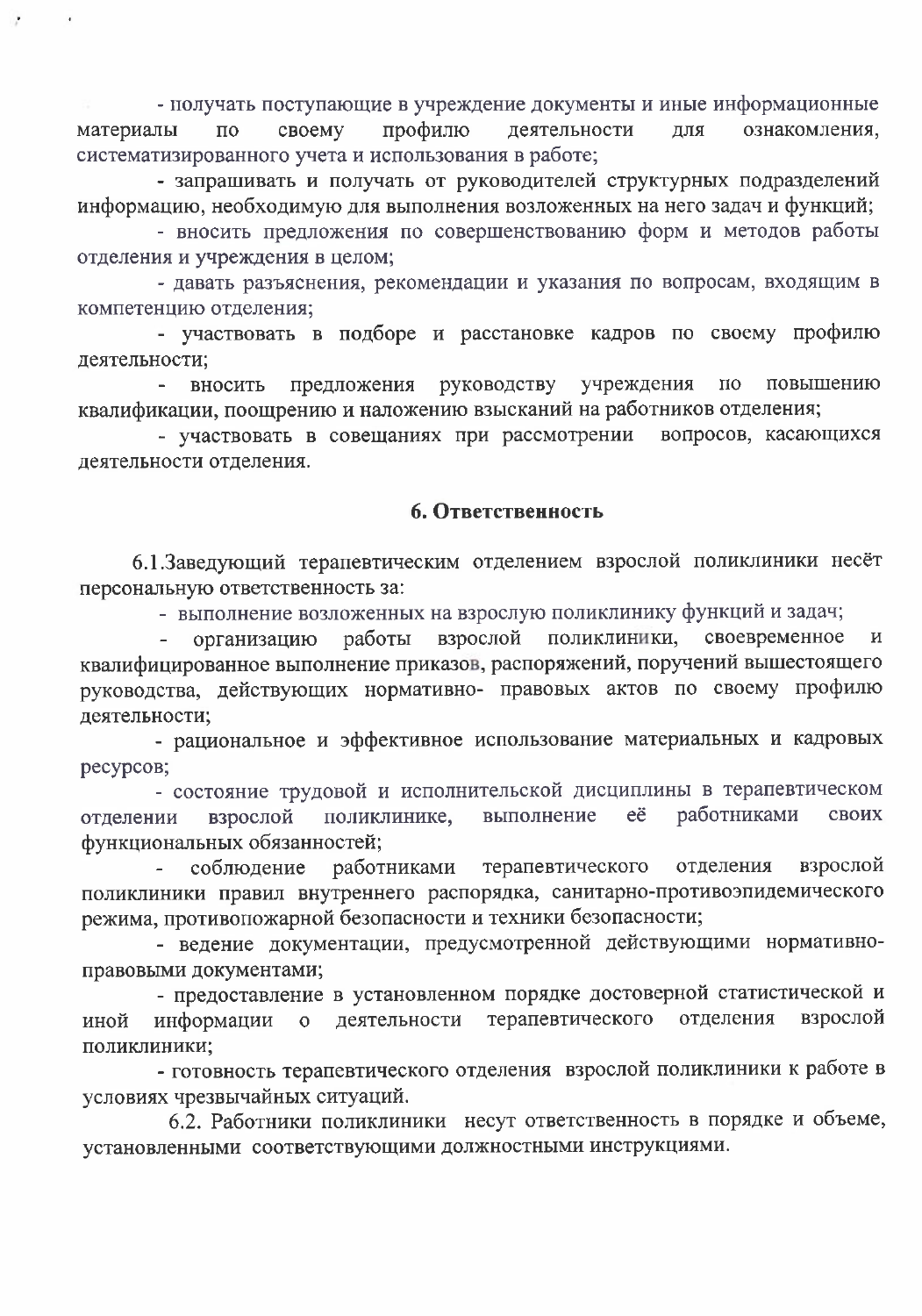# 7. Взаимоотношения (служебные связи) терапевтического отделения взрослой поликлиники

Для выполнения функций и реализации прав взрослая поликлиника взаимодействует:

7.1. С отделом кадров:

7.1.1. Предоставления:

- сведений о специалистах, нуждающихся в повышении квалификации (сертификационное усовершенствование, профессиональная переподготовка);

- сведений о специалистах, нуждающихся в прохождении аттестации на присвоение квалификационной категории;

заявок на специалистов, требующихся для укомплектования штата терапевтического отделения взрослой поликлиники;

- предложений по формированию графика отпусков;

- материалов на нарушителей трудовой дисциплины (актов по факту нарушения, письменных объяснений работников);

- листков временной нетрудоспособности к оплате;

предоставлени ежегодных отпусков уведомлений  $\mathbf{O}$ оплачиваемых работникам подразделений в соответствии с утверждённым графиком.

7.1.2. Получения:

- утвержденных графиков отпусков;

- копий приказов о приеме, переводе, увольнении работников;

- копий приказов о предоставлении отпусков;

- копий приказов о поощрении и награждении;

- копий приказов о наложении дисциплинарных взысканий;

- результатов аттестации;

- плана повышения квалификации, утвержденного руководителем учреждения;

- плана аттестации сотрудников, нуждающихся в прохождении аттестации на утвержденного руководителем квалификационной категории, присвоение учреждения.

7.2. С планово-экономическим отделом (ПЭО) по вопросам:

7.2.1. Получения:

- утвержденного штатного расписания;

-положений о премировании работников;

- нормативов по труду;

- сведений о предстоящем сокращении численности;

- сведений об изменении должностных окладов, доплат, надбавок.

7.2.2. Предоставления:

- список распределения доплаты по платным услугам

- для проверки графики сменности, табеля учета рабочего времени

- заявок на изменение штатного расписания с предоставлением пояснительной записки

7.3. С бухгалтерией по вопросам:

7.3.1. Получения:

- санаторно - курортных путёвок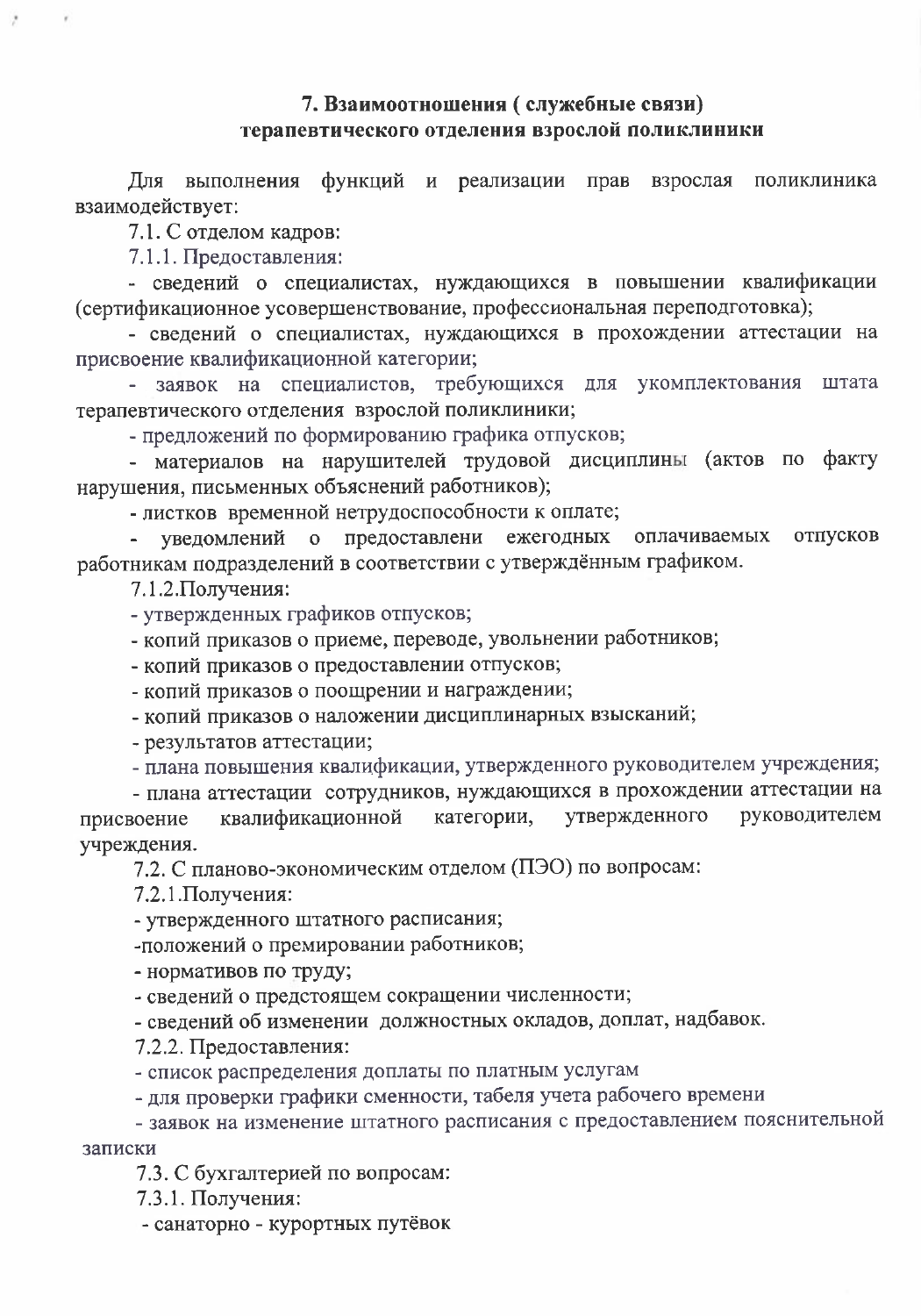7.3.2. Предоставления:

- табелей учета рабочего времени;

- критериев качества работы ежемесячно

7.4. С договорно-правовым отделом по вопросам:

7.4.1. Получения:

- заключений, консультаций по правовым вопросам;

- разъяснений действующего законодательства, в том числе трудового права;

заключений действующему законодательству  $\Omega$ соответствии предоставленных на правовую экспертизу документов.

- 7.5. С детской поликлиникой
- 7.5.1. Получения:
- -актов передачи подростков во взрослую поликлинику
- совместных отчётов
- 7.6. С женской консультацией
- 7.6.1. Предоставление:

- отчётов по АТП комплексу

7.6.2. Получения:

- списков женщин, состоящих на учёте по беременности.

- текущих отчётов

#### **РАЗРАБОТАНО**

Заведующий терапевтическим отделением №1

# СОГЛАСОВАНО

Заместитель главного /врача по медицинской части

Начальник отдела кадров

Главная медицинская сестра

Начальник договорноправового отдела

Председатель профкома

Утверждено и введено в действие Приказом №1% 09-7/10 г « 1+ » 01 2014 г Срок введения в действие установлен с « И » И 20/т

А.В. Сатвалова

М. М. Мирхайдарова

Л.Д. Полозова

С.М. Опарина

Л.А. Коршнявая

С.М. Опарина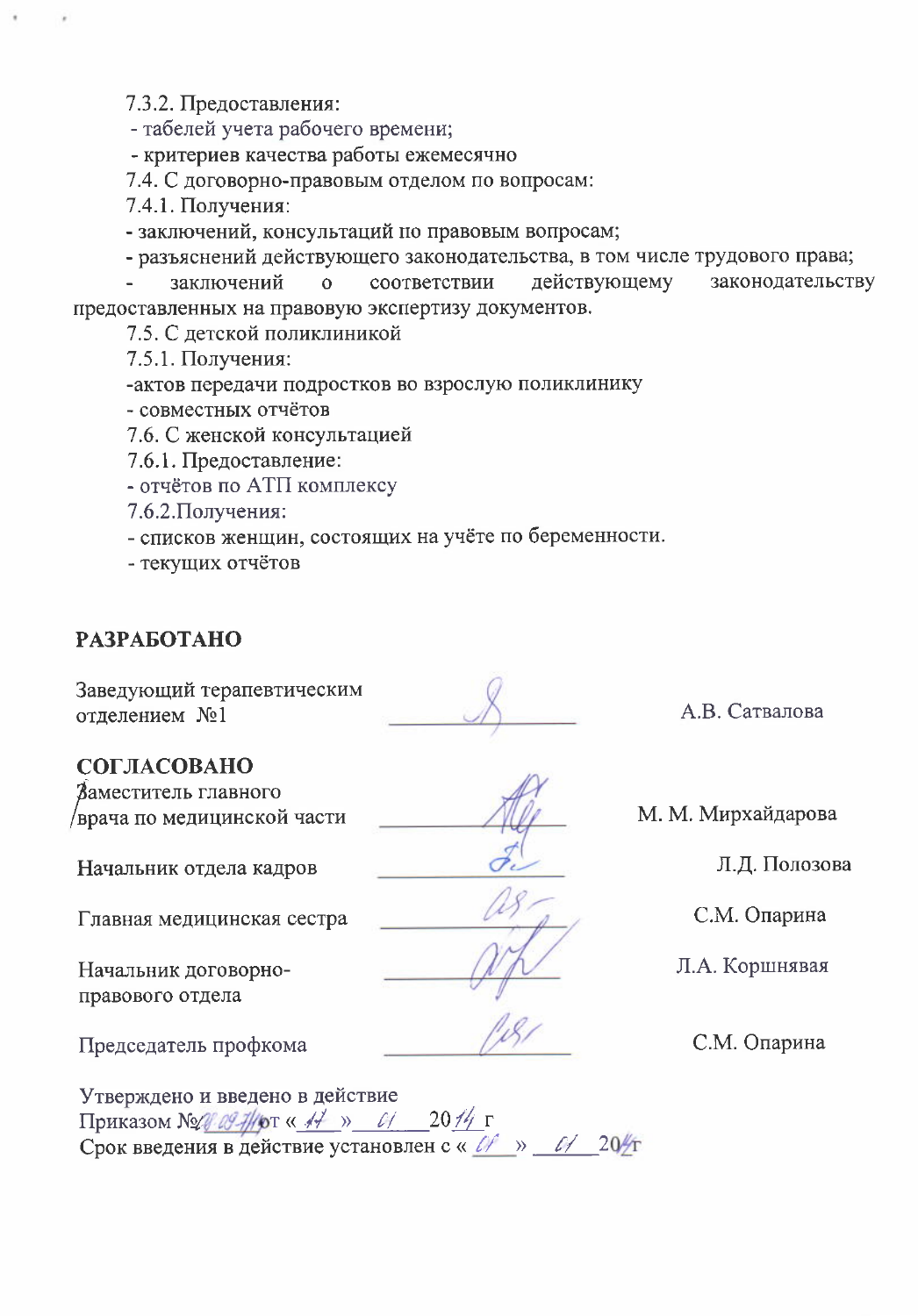С положением ознакомлен (а)

 $C_{cr}$  or poles  $34$ Hajahobo 14 16 Carmerseobe 21 Mengungols 1 A SOM MUNICHA AB Курианова Р. Р *Duarynobe* 2k 11 anniers du lypmyayroba let perance p.c lyneek U.S. fleugola P.A Neuranctic A. A.

 $\frac{g}{\text{I}^{\text{I}}\text{I}^{\text{I}}\text{I}^{\text{I}}\text{I}^{\text{I}}\text{I}^{\text{I}}\text{I}^{\text{I}}\text{I}^{\text{I}}\text{I}^{\text{I}}\text{I}^{\text{I}}\text{I}^{\text{I}}\text{I}^{\text{I}}\text{I}^{\text{I}}\text{I}^{\text{I}}\text{I}^{\text{I}}\text{I}^{\text{I}}\text{I}^{\text{I}}\text{I}^{\text{I}}\text{I}^{\text{I}}\text{I}^{\text{I}}\text{I}^$ 

Подпись

Uo. Тодпись

Подпись

AM

Полпись

/<br>Ц∕∕∏<br>Подпись

Подпись

100 Подпись

800

Подпись

Полпись

Полпись

Подпись

Подпись

Дата

Дата

Дата

Дата

Дата

Дата

Дата

Дата

Дата

Дата

Дата

Дата

Дата

Дата

Подпись

Дата

 $\Phi$ <sub>M.O</sub>.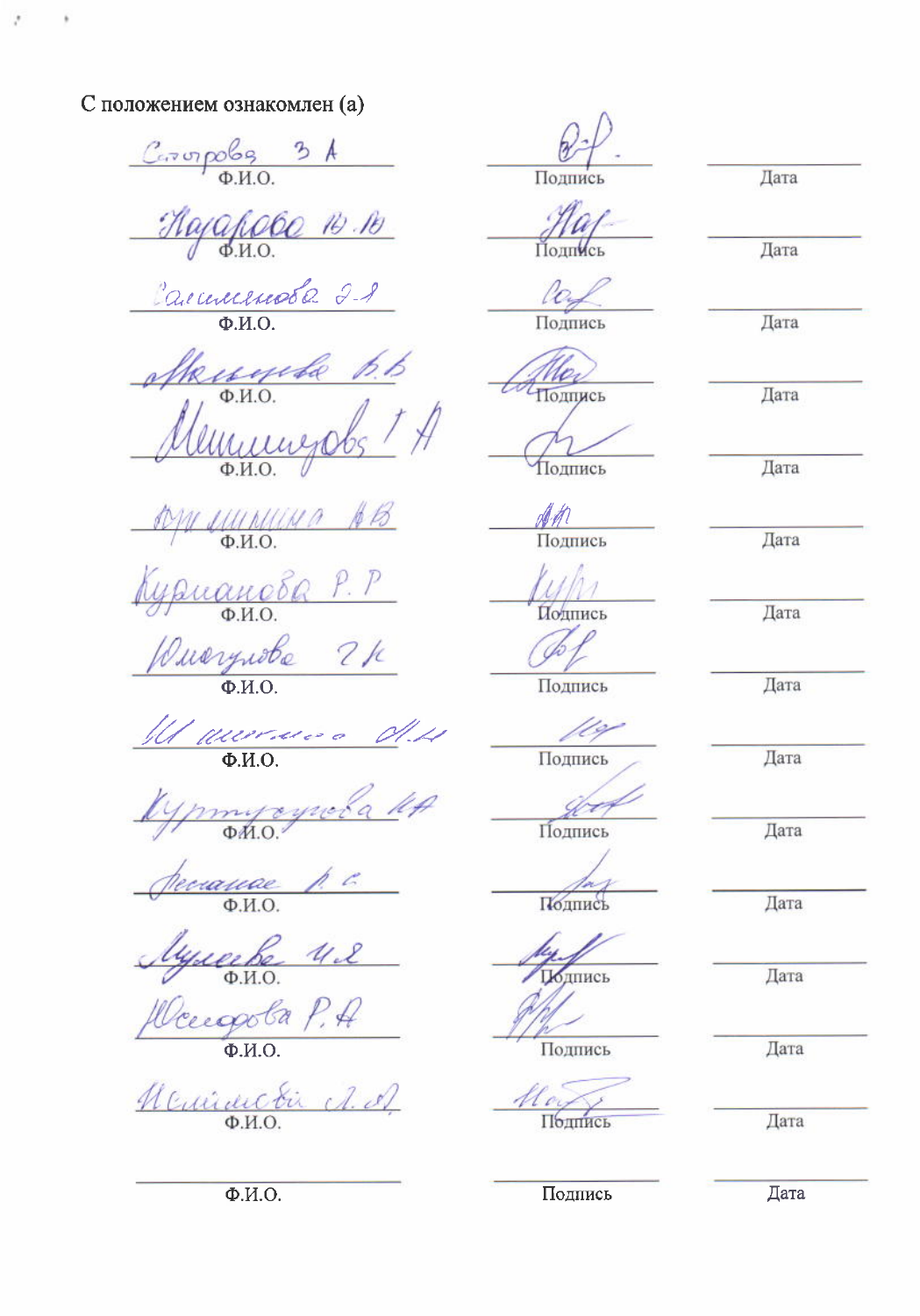| Ф.И.О.                  | Подпись | Дата |
|-------------------------|---------|------|
| $\overline{\Phi.M.O.}$  | Подпись | Дата |
| $\Phi$ <sub>M</sub> .O. | Подпись | Дата |
| $\Phi$ <sub>M</sub> .O. | Подпись | Дата |
| $\Phi$ . <i>H</i> .O.   | Подпись | Дата |
| $\overline{\Phi.M.O.}$  | Подпись | Дата |
| $\Phi$ <sub>M</sub> .O. | Подпись | Дата |
| Ф.И.О.                  | Подпись | Дата |
| $\Phi$ . <i>H</i> .O.   | Подпись | Дата |
| $\Phi$ . <i>H</i> .O.   | Подпись | Дата |
| Ф.И.О.                  | Подпись | Дата |
| Ф.И.О.                  | Подпись | Дата |
| $\Phi$ <sub>M.O</sub> . | Подпись | Дата |
| $\Phi$ <sub>M</sub> .O. | Подпись | Дата |
| $\Phi$ <sub>M.O</sub> . | Подпись | Дата |
| $\Phi$ <sub>M.</sub> O. | Подпись | Дата |

f

î,